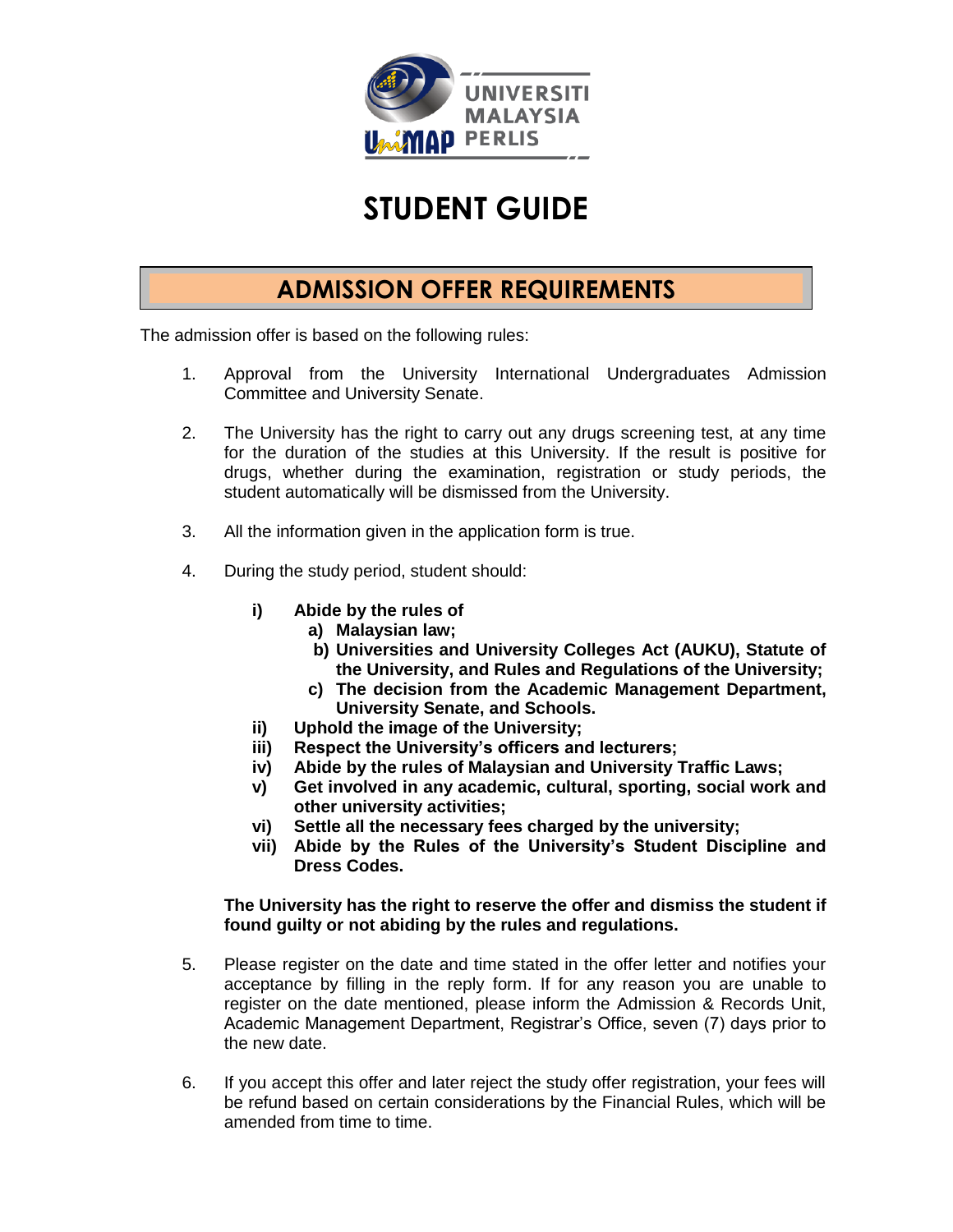# **ACCEPTANCE OF THE OFFER**

If you agree to accept this offer, please take the following action:

### **DOCUMENTATION:**

- 1. Please send the reply form **(Form D – Acceptance of offer as an undergraduate student**) to Academic Management Division (Admission & Records Unit) as notice of acceptance.
- 2. Settled all the necessary fees as printed on the **Bank-in Slip with Bank Muamalat Malaysia Berhad** during the registration day.
- 3. Prepare four (4) recent colour photographs (for immigration purposes) which must be submitted during registration (excluding photographs that need to be attached on application form.
- 4. Please ensure that all your information and documents are complete **(please bring a copy of full academic transcript (certified true copies), letter of scholarship/study loan (if any), payment slip (if payment has been made), offer letter and a copy of your passport (together with the used pages)**  and submit during the registration day.

# **REGISTRATION:**

### **1. REGISTRATION**

Students are kindly advised to register at the given date, time and venue as stated in the offer letter.

#### **2. PAYMENT/TUITION FEES**

All payments should be made in Malaysian currency and tuition fees need to be settled **IN FULL** before or during the registration day. Please refer to the **Tuition fees schedule** 

#### **3. CHANGE OF STUDY PROGRAMME**

Students are **NOT ALLOWED** to change programmed of study as it involves distribution of resources that have been planned at the beginning of each academic session. However, an appeal to change programmed can be considered for certain cases, and must be justified with strong reasons for the change.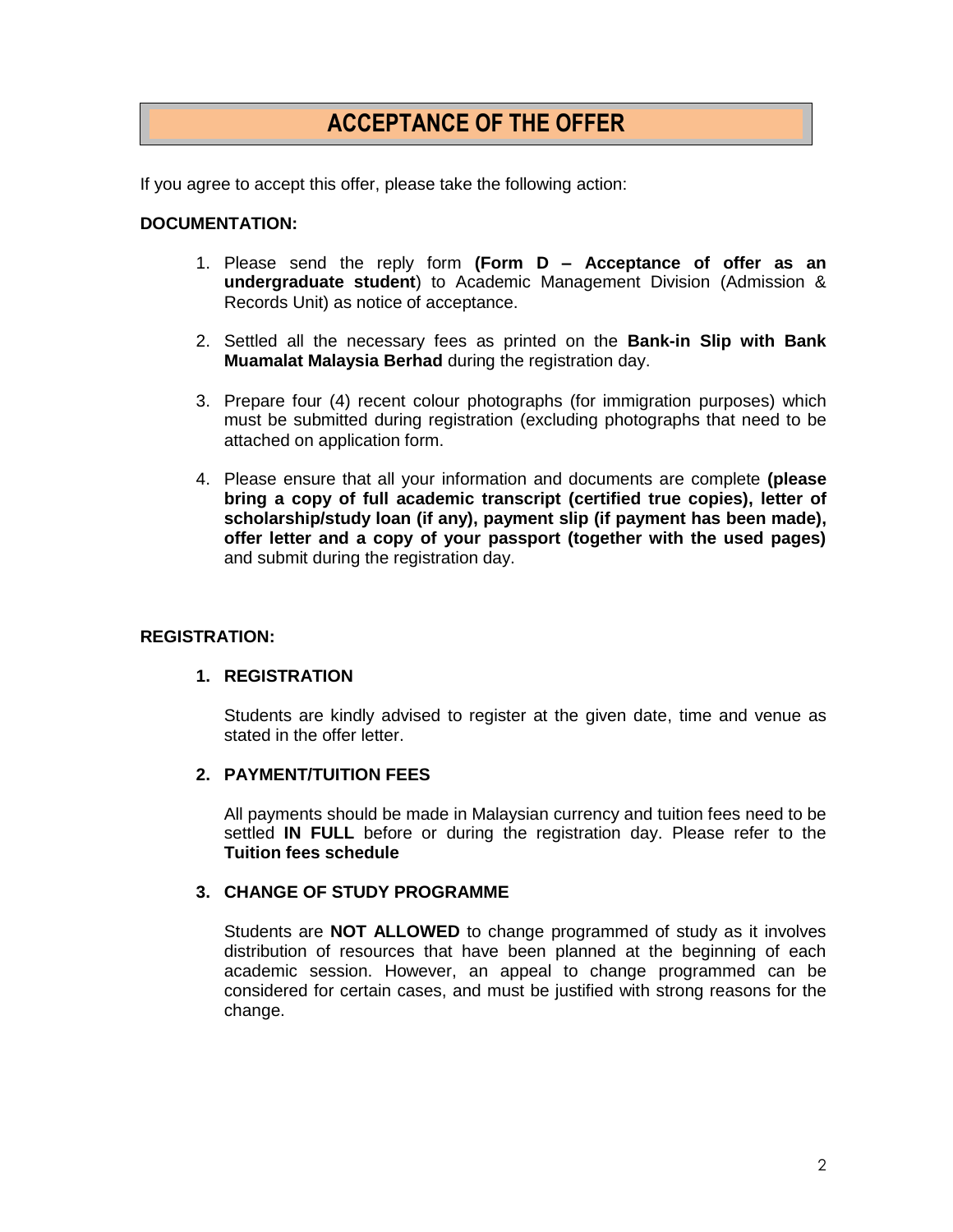# **INTERNATIONAL GUIDE FOR UNDERGRADUATE STUDENTS**

# **1. IMMIGRATION PROCEDURES**

- a) Students need to apply for a online visa through the EMGS website
- b) All documents should be submitted to Visa Unit, Academic Management Division, Universiti Malaysia Perlis
- c) Once the application form together with the related documents is received, the Academic Management Division will review student applications through the STARS EMGS system

# **2. ENGLISH LANGUAGE REQUIREMENTS**

International students should meet any one of the following English requirements set by the university before they are accepted for admission in the UniMAP study programmes.

- a) Students must obtain 500 in the TOEFL Paper based Test; or
- b) Students must obtain not less than 5.0 in the IELTS; or

If students do not meet any of the above English requirements, they must attend the English and Pre – University Preparatory Program (EPPP) for duration of 6 months and obtain a passing grade of MUET Band 3 before they are allowed to register for courses.

# **3. INQUIRIES**

For further inquiries:

Admissions & Records Unit Academic Management Division Academic Management Centre Level G, Canceller Building Universiti Malaysia Perlis Pauh Putra, 02600 Arau Perlis

Phone : 04-9414056 / 4065 E-mail: [admission@unimap.edu.my](mailto:kemasukan@unimap.edu.my) Centre For International Engagement Level 2, Canceller Building Universiti Malaysia Perlis Pauh Putra, 02600 Arau Perlis

> Tel : 04-9414127 E-mail: [cie@unimap.edu.my](mailto:cie@unimap.edu.my)